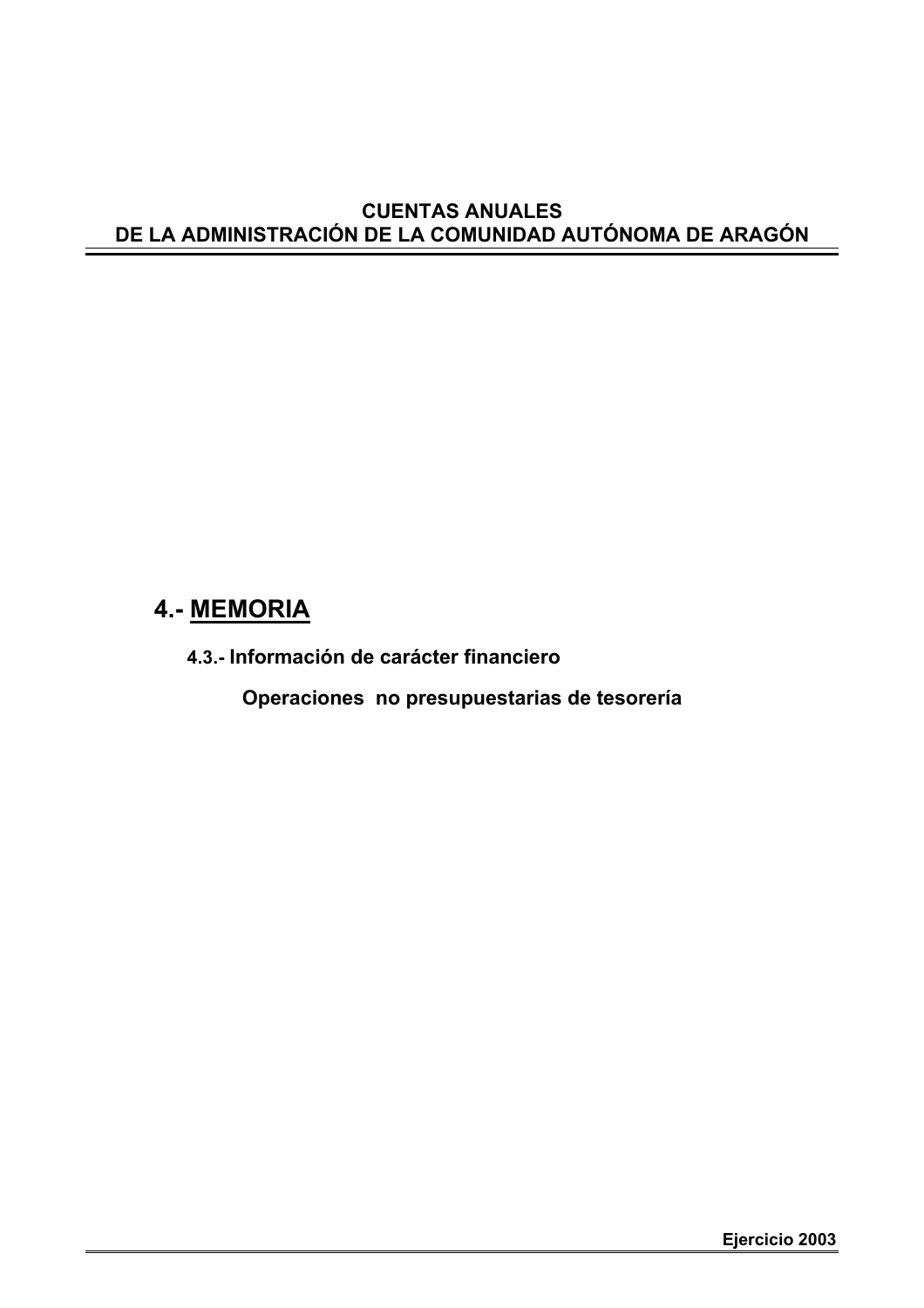### ESTADO DE SITUACION Y MOVIMIENTOS DE OPERACIONES NO PRESUPUESTARIAS DE TESORERIA

1.- DEUDORES

|          |            |                                           | SALDO INICIAL |               |               | TOTAL                                              |               | SALDO PDTE.   |
|----------|------------|-------------------------------------------|---------------|---------------|---------------|----------------------------------------------------|---------------|---------------|
| P.G.C.P. | CONCEPTO   | DESCRIPCION                               | PDTE. COBRO   | RECTIFICACION | INCREMENTO    | PENDIENTE COBRO                                    | INGRESOS      | COBRO A 31-12 |
| 449      | 1250 10001 | ANTICIPO IVA LIOUIDACION DEFINITIVA       | 580.424.32    | 0,00          | 71.299.88     | 651.724.20                                         | 580.424.32    | 71.299.88     |
| 544      | 1250 10002 | ANTICIPO RETRIBUCIONES PERSONAL           | 499.517,89    | 0,00          | 992.256,56    | 1.491.774,45                                       | 1.027.584,66  | 464.189,79    |
| 449      | 1250 10003 | ANTICIPO DEV. EJECUTIVA                   | 2.888,16      | 0,00          | 0,00          | 2.888,16                                           | 0.00          | 2.888,16      |
| 449      | 1250 10004 | (NPGT) PATRIMONIO, RETENCI¢N LEGAL        | 0.00          | 0.00          | 100.000,00    | 100.000,00                                         | 50.000.00     | 50.000,00     |
| 449      | 1250 10005 | PAGOS DUPLICADOS O EXCESIVOS              | 0,00          | 0,00          | 0,00          | 0,00                                               | 0,00          | 0,00          |
| 449      | 1250 10006 | ANTICIPO PRESTAMO EMPLEO                  | 111.093,55    | 0,00          | 0,00          | 111.093,55                                         | 0,00          | 111.093,55    |
| 449      | 1250 10007 | LIQUIDACIONES PTES. EJECUTIVA             | 0,00          | 0,00          | 0,00          | 0,00                                               | 0,00          | 0,00          |
| 449      | 1250 10008 | CHEOUES IMPAGADOS                         | 0,00          | 0,00          | 0,00          | 0,00                                               | 0,00          | 0,00          |
| 449      | 1250 10009 | CONVENIO EMPRESAS TERUEL                  | 0,00          | 0,00          | 0,00          | 0,00                                               | 0,00          | 0,00          |
| 449      | 1250 10010 | ANTIC. SUBV. FIRME ADMON. ESTADO          | 626.324,95    | 0,00          | 0,00          | 626.324,95                                         | 0,00          | 626.324,95    |
| 449      | 1250 10011 | ANTICIPO ELECCIONES                       | 0.00          | 0,00          | 0,00          | 0,00                                               | 0,00          | 0,00          |
| 5551     | 1250 10012 | OTROS ANTICIPOS                           | 0,00          | 0,00          | 0,00          | 0,00                                               | 0,00          | 0,00          |
| 4700     | 1250 10014 | HCDA. PUBLICA DEUDORA POR IVA             | 770.787,41    | 0.00          | 977.793,47    | 1.748.580,88                                       | 1.357.887,62  | 390.693,26    |
| 440      | 1250 10015 | DEUDORES IVA REPERCUTIDO                  | 95.766,21     | 0,00          | 409.242,23    | 505.008,44                                         | 315.545,23    | 189.463,21    |
| 5552     | 1250 10016 | ANTICIPO NOMINA                           | 0,00          | 0,00          | 63.182.231,52 | 63.182.231,52                                      | 63.182.231,52 | 0,00          |
| 449      | 1250 10018 | ANTICIPOS ANUNCIOS BOE-BOA Y PRENSA       | 53,83         | 0,00          | 8.163,63      | 8.217,46                                           | 5.045,50      | 3.171,96      |
| 5550     | 1250 10019 | OTROS ANTICIPOS PERSONAL                  | 4.653,54      | 0,00          | 67.285,41     | 71.938,95                                          | 67.531,43     | 4.407,52      |
| 4302     | 1250 10020 | DEUDORES DEVOLUCIONES INGRESOS            | 0,00          | 0,00          | 0,00          | 0,00                                               | 0,00          | 0,00          |
| 449      | 1250 10021 | ANTICIPO TESORERIA                        | 0,00          | 0,00          | 0,00          | 0,00                                               | 0,00          | 0,00          |
| 449      | 1250 10022 | ANTICIPOS SENPA FEOGA                     | 0,00          | 0,00          | 0,00          | 0,00                                               | 0,00          | 0,00          |
| 449      | 1250 10023 | NMORTIZ. Y GASTOS FIN. DEUDA PUBLICA      | 0,00          | 0,00          | 0,00          | 0,00                                               | 0,00          | 0,00          |
| 544      | 1250 10024 | ANTICIPO PERSONAL SERVICIOS TRANSFERIDOS  | 0,00          | 0,00          | 0,00          | 0,00                                               | 0,00          | 0,00          |
| 449      | 1250 10025 | ANTICIPOS COMISIONES TARJETAS ITV         | 0,00          | 0,00          | 0,00          | 0,00                                               | 0,00          | 0,00          |
| 449      | 1250 10026 | PESTE PORCINA A. TESOR.                   | 1.081.281,27  | 0,00          | 0,00          | 1.081.281,27                                       | 529.917,03    | 551.364,24    |
| 449      | 1250 10027 | ANTICIPOS DE TESORERIA ACUERDOS D.G.A     | 0.00          | 0.00          | 0,00          | 0,00                                               | 0,00          | 0,00          |
| 449      | 1250 10028 | ANTICIPO UNIVERSIDAD ZARAGOZA LEY 25/01   | 1.177.983,72  | 0,00          | 0,00          | 1.177.983,72                                       | 1.177.983,72  | 0,00          |
| 5553     | 1250 10029 | ANTICIPO S.S. NOMINA GENERAL DGA          | 0,00          | 0,00          | 41.640.000,00 | 41.640.000,00                                      | 41.640.000,00 | 0,00          |
| 5553     | 1250 10030 | ANTICIPO SS NOMINA EDUCACIÓN              | 0,00          | 0,00          | 25.590.000,00 | 25.590.000,00                                      | 25.590.000,00 | 0,00          |
| 5553     | 1250 10031 | ANTICIPO SS CENTROS CONCERTADOS           | 0,00          | 0,00          | 19.080.000,00 | 19.080.000,00                                      | 19.080.000,00 | 0,00          |
| 442      | 1250 10098 | BANCOS DEUDORES POR TASAS                 | 3.666,00      | 0,00          | 432.317,80    | 435.983,80                                         | 3.666,00      | 432.317,80    |
| 6698     | 1250 10900 | GASTOS POR DIFERENCIAS DER.REDONDEO EURO  | 0,00          | 0.00          | 0,00          | 0,00                                               | 0,00          | 0,00          |
| 565      | 1250 10901 | DEPOSITO TASACION PERICIAL CONTRADIC.     | 12.570.27     | 0.00          | 36.504,45     | 49.074,72                                          | 22.796,21     | 26.278,51     |
| 009      | 1250 41001 | VALORES OTORGADOS Y CANCELADOS            | 1.482.480,64  | 0,00          | 150.000,00    | 1.632.480,64                                       | 210.926,93    | 1.421.553,71  |
| 009      | 1250 41002 | AVALES D.G.A.                             | 24.295,91     | 0,00          | 0,00          | 24.295,91                                          | 0.00          | 24.295.91     |
| 578      | 1250 50001 | MOV. INTERNOS DE TESORERIA                | 0,00          | 0,00          |               | 4.532.487.602,34 4.532.487.602,34 4.532.487.602,34 |               | 0,00          |
| 577      | 1250 51001 | EXCEDENTES DE TESORERIA                   | 0,00          | 0,00          | 61.500.000,00 | 61.500.000,00                                      | 61.500.000,00 | 0,00          |
| 4720     | 1250 90001 | HCDA. PUBLICA IVA SOPORTADO               | 0,00          | 0,00          | 977.793,47    | 977.793,47                                         | 977.793,47    | 0,00          |
| 4720     | 1250 90002 | HCDA. PUBLICA IVA SOPORTADO ADO. INTRAC.  | 0,00          | 0,00          | 0,00          | 0,00                                               | 0,00          | 0,00          |
| 442      | 1251 10099 | BANCOS DEUDORES TRIBUTOS CEDIDOS          | 665.507,37    | 0,00          | 4.251.263,46  | 4.916.770,83                                       | 665.507,37    | 4.251.263,46  |
| 442      | 1251 10905 | HONORARIOS LIQUIDADORES (CONVENIO RECAUD) | 0,77          | 0,00          | 1.025.676,83  | 1.025.677,60                                       | 1.025.676,79  | 0,81          |
| 578      | 1251 50001 | MOV. INTERNOS DE TESORERIA                | 0.00          | 0.00          | 0,00          | 0.00                                               | 0,00          | 0,00          |
| 442      | 1252 10099 | BANCOS DEUDORES POR TRIBUTOS CEDIDOS      | 0,00          | 0,00          | 3.176.119,90  | 3.176.119,90                                       | 0,00          | 3.176.119,90  |
| 442      | 1252 10905 | HONORARIOS LIQUIDADORES (CONVENIO RECAUD) | 0,01          | 0,00          | 1.089.530,63  | 1.089.530,64                                       | 1.089.530,58  | 0,06          |
| 578      | 1252 50001 | MOV. INTERNOS DE TESORERIA                | 0,00          | 0,00          | 23.811.235,42 | 23.811.235,42                                      | 23.811.235,42 | 0,00          |
| 442      | 1253 10099 | BANCOS DEUDORES POR TRIBUTOS CEDIDOS      | 0,00          | 0,00          | 673.587,69    | 673.587,69                                         | 0,00          | 673.587,69    |
| 442      | 1253 10905 | HONORARIOS LIQUIDADORES (CONVENIO RECAUD) | 1.725,10      | 0,00          | 373.546,67    | 375.271,77                                         | 375.271,74    | 0,03          |
| 578      | 1253 50001 | MOV. INTERNOS DE TESORERIA                | 0,00          | 0,00          | 9.406.101,10  | 9.406.101,10                                       | 9.406.101,10  | 0,00          |
| 57500    | 1304 10001 | ANTICIPOS DE CAJA FIJA CONCEDIDOS         | 1.853.832.05  | 0.00          | 17.606,55     | 1.871.438,60                                       | 55.230,75     | 1.816.207,85  |
|          |            |                                           |               |               |               |                                                    |               |               |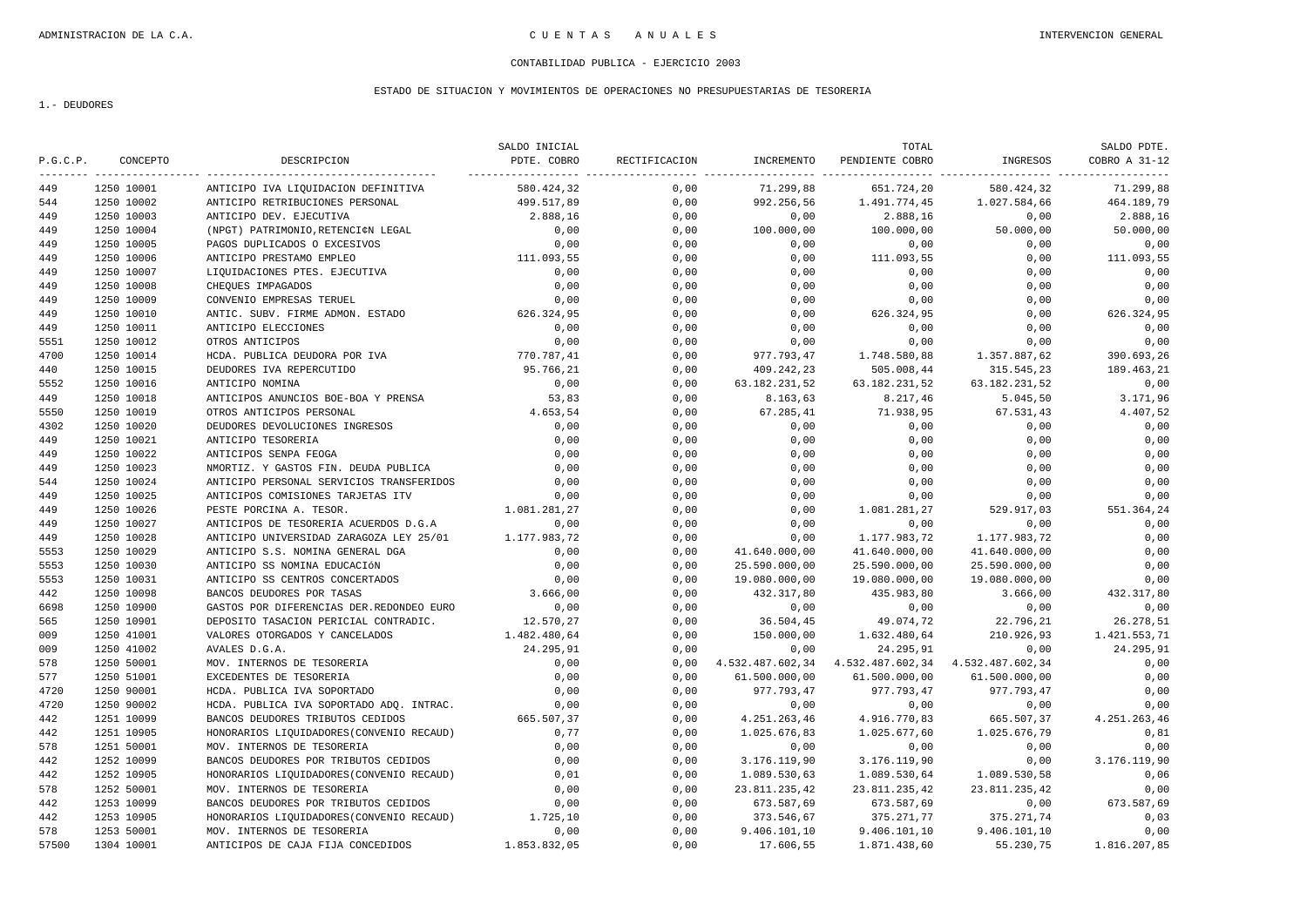### ESTADO DE SITUACION Y MOVIMIENTOS DE OPERACIONES NO PRESUPUESTARIAS DE TESORERIA

1.- DEUDORES

|          |            |                                         | SALDO INICIAL |               |                  | TOTAL            |                  | SALDO PDTE.   |
|----------|------------|-----------------------------------------|---------------|---------------|------------------|------------------|------------------|---------------|
| P.G.C.P. | CONCEPTO   | DESCRIPCION                             | PDTE. COBRO   | RECTIFICACION | INCREMENTO       | PENDIENTE COBRO  | INGRESOS         | COBRO A 31-12 |
| 5551     | 1702 10012 | OTROS ANTICIPOS RETRIBUCIONES           | 0.00          | 0.00          | 0.00             | 0.00             | 0.00             | 0,00          |
| 544      | 1702 10222 | ANT.NOM.EDUCACION HUESCA                | 7.828.75      | 0,00          | 28.097,10        | 35.925,85        | 18.733,65        | 17.192,20     |
| 544      | 1702 10442 | ANT.NOM.EDUCACION TERUEL                | 7.968.60      | 0,00          | 20.604,76        | 28.573,36        | 14.111,38        | 14.461,98     |
| 544      | 1702 10502 | ANT.NOM.EDUCACION ZARAGOZA              | 56.058.13     | 0.00          | 107.103.94       | 163.162,07       | 109.803.77       | 53.358,30     |
| 5580     | 2001 10001 | ANTICIPOS DE CAJA FIJA PTS.REP.DIV.DTOS | 0.00          | 0.00          | 0.00             | 0.00             | 0.00             | 0,00          |
| TOTAL    |            |                                         | 9.066.708,45  | 0.00          | 4.791.682.964.81 | 4.800.749.673,26 | 4.786.378.138.53 | 14.371.534,73 |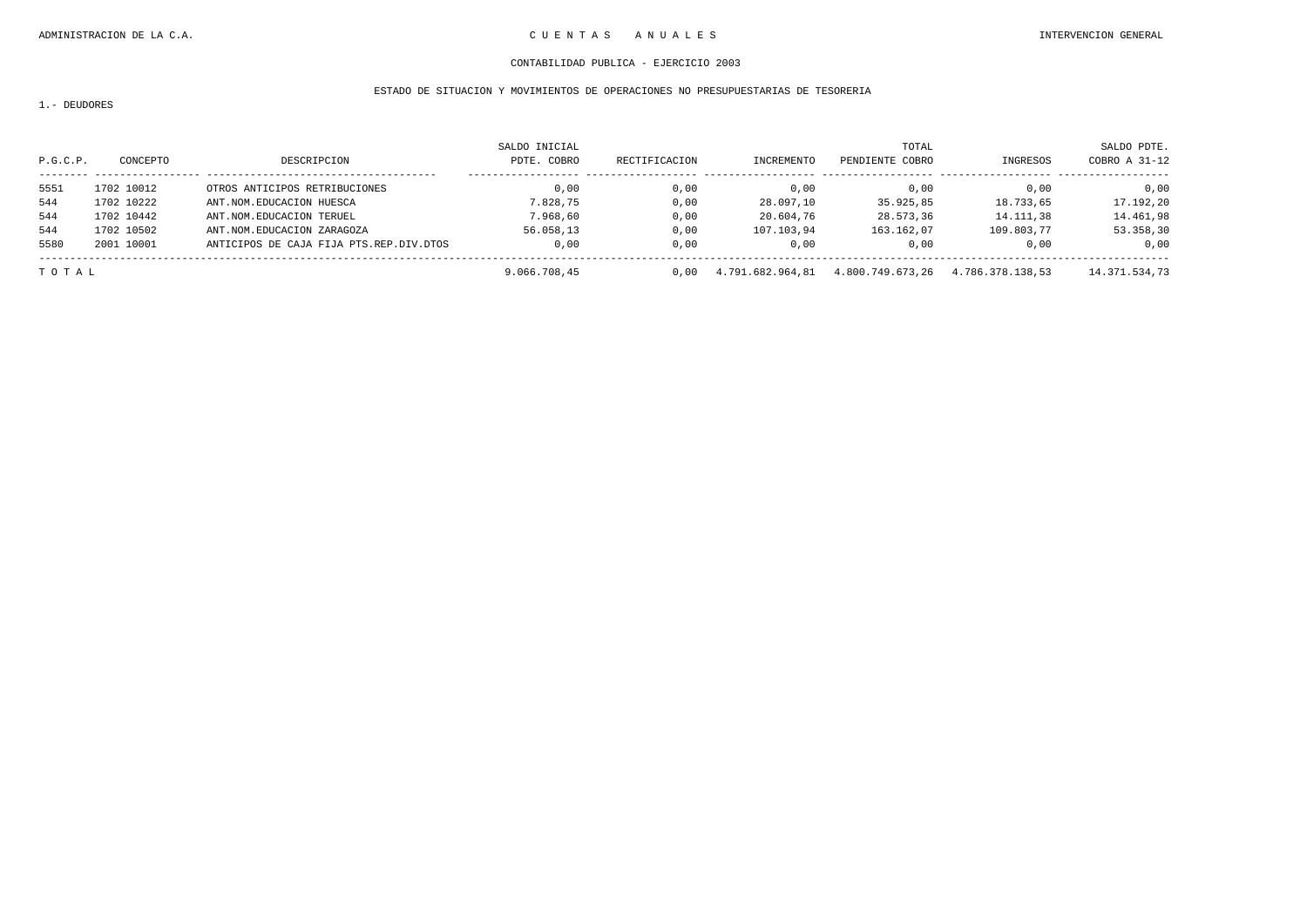### ESTADO DE SITUACION Y MOVIMIENTOS DE OPERACIONES NO PRESUPUESTARIAS DE TESORERIA

|          |            |                                          | SALDO INICIAL  |               |                | TOTAL          |                | SALDO PDTE.  |
|----------|------------|------------------------------------------|----------------|---------------|----------------|----------------|----------------|--------------|
| P.G.C.P. | CONCEPTO   | DESCRIPCION                              | PENDIENTE PAGO | RECTIFICACION | INCREMENTO     | PENDIENTE PAGO | TOTAL PAGOS    | PAGO A 31-12 |
| 4751     | 1250 20001 | IRPF. TRABAJO PERSONAL                   | 3.476.736,48   | 0,00          | 25.980.116,18  | 29.456.852,66  | 26.055.764,09  | 3.401.088.57 |
| 4751     | 1250 20002 | RETENCIONES CAPITAL MOBILIARIO E I. SOC. | 351,54         | 0,00          | 28.260,41      | 28.611,95      | 4.086,95       | 24.525,00    |
| 4769     | 1250 20003 | CUOTA DERECHOS PASIVOS                   | 0,00           | 0,00          | 882.819,83     | 882.819,83     | 757.419,13     | 125.400,70   |
| 4760     | 1250 20004 | CUOTA TRABAJADOR SEG. SOCIAL             | 637.741,92     | 0,00          | 7.514.213,23   | 8.151.955,15   | 7.473.632,62   | 678.322,53   |
| 4751     | 1250 20005 | I.SOCIEDADES-I.RENTA-(PAGOS EXTRANJ.)    | 0.00           | 0,00          | 6.613,33       | 6.613, 33      | 6.613, 33      | 0,00         |
| 419      | 1250 20006 | RETENCIONES LEGALES                      | 70.269.90      | 0.00          | 838.941,66     | 909.211,56     | 678.983,16     | 230.228,40   |
| 4769     | 1250 20007 | COLEGIO HUERFANOS HACIENDA               | 0,00           | 0,00          | 34.351,35      | 34.351,35      | 33.391,94      | 959,41       |
| 4761     | 1250 20008 | MUFACE                                   | 0.00           | 0,00          | 386.492,66     | 386.492,66     | 331.551,44     | 54.941,22    |
| 419      | 1250 20009 | ANTICIPO COMUNID. AUTONOM. FINANCIACION  | 344,96         | 0,00          | 0,00           | 344,96         | 0,00           | 344,96       |
| 419      | 1250 20010 | PIE CORPORACIONES LOCALES                | 0,00           | 0,00          | 399.742.000,08 | 399.742.000,08 | 399.742.000,08 | 0,00         |
| 419      | 1250 20011 | ANTICIPOS DE PERSONAL DEL ESTADO         | 13.576,11      | 0,00          | 8.274,32       | 21.850,43      | 2.584,16       | 19.266,27    |
| 4769     | 1250 20012 | MUT. TRABAJO                             | 0,00           | 0,00          | 36,12          | 36,12          | 36,12          | 0,00         |
| 419      | 1250 20013 | ANT. COMUNID. AUTONOMAS. UNIVERSIDADES   | 0,00           | 0,00          | 0,00           | 0,00           | 0,00           | 0,00         |
| 419      | 1250 20014 | IVA COBRADO                              | 199.858,22     | 0.00          | 689.712,17     | 889.570,39     | 689.712,17     | 199.858,22   |
| 4769     | 1250 20015 | MONTEPIO SIND. FUNCION. AISS             | 0,00           | 0,00          | 941,62         | 941,62         | 879,78         | 61,84        |
| 419      | 1250 20016 | LIO. DELG. PTES. COMPENSAR               | 0,00           | 0,00          | 0,00           | 0,00           | 0,00           | 0,00         |
| 419      | 1250 20017 | MEDICAMENTOS EXTRANJEROS                 | 24.253,68      | 0,00          | 803,99         | 25.057,67      | 23.592,92      | 1.464,75     |
| 4769     | 1250 20018 | MUT. FUNC. ANT. MIN. VIVIENDA            | 0,00           | 0,00          | 123,00         | 123,00         | 112,75         | 10,25        |
| 4769     | 1250 20019 | MUT. INFORTUR                            | 0,00           | 0,00          | 21,42          | 21,42          | 18,36          | 3,06         |
| 4769     | 1250 20020 | MUT. FUNCIONARIOS HACIENDA               | 0,00           | 0,00          | 91,16          | 91,16          | 83,30          | 7,86         |
| 4769     | 1250 20021 | MUT. OBRAS PUBLICAS                      | 0,00           | 0,00          | 65,50          | 65,50          | 60,38          | 5,12         |
| 4769     | 1250 20022 | MUT. PRESIDENC GOBIERNO                  | 0,00           | 0,00          | 286,30         | 286,30         | 245,40         | 40,90        |
| 419      | 1250 20026 | OTRAS RETENCIONES                        | 4.80           | 0.00          | 5.522,87       | 5.527,67       | 5.153,38       | 374,29       |
| 419      | 1250 20028 | INGRESOS DUPLICADOS O EXCESIVOS          | 8.818,91       | 0,00          | 26.449,64      | 35.268,55      | 20.241,95      | 15.026,60    |
| 4769     | 1250 20030 | MUT. AGRICULTURA                         | 0,00           | 0,00          | 469,00         | 469,00         | 434,43         | 34,57        |
| 419      | 1250 20031 | RECAUDAC. APUESTAS PARA DIPUTACIONES     | 130.452,27     | 0.00          | 1.429.698,52   | 1.560.150,79   | 1.469.229,95   | 90.920,84    |
| 419      | 1250 20032 | CUOTAS MUT. GRAL. DEPORTIVA              | 120.377,37     | 0,00          | 109.546,41     | 229.923,78     | 62.894,80      | 167.028,98   |
| 4769     | 1250 20033 | MUT. M° GOBERNACION                      | 0,00           | 0,00          | 8,04           | 8,04           | 7,37           | 0,67         |
| 419      | 1250 20034 | VENTA IMPRESOS COLEGIO H. HCDA.          | 18.362,60      | 0,00          | 47.470,69      | 65.833,29      | 55.911,67      | 9.921,62     |
| 419      | 1250 20035 | ANTIC. FOND. COMPENS. INTERTERRI.        | 0,00           | 0,00          | 0,00           | 0,00           | 0,00           | 0,00         |
| 419      | 1250 20036 | CUOTA SINDICAL UGT                       | 0,00           | 0,00          | 24.768,15      | 24.768,15      | 22.750,35      | 2.017,80     |
| 419      | 1250 20037 | INGRESO A CUENTA LIQUIDACIONES           | 1.472.396,27   | 0,00          | 165.503,14     | 1.637.899,41   | 160.581,37     | 1.477.318,04 |
| 419      | 1250 20038 | ANTICIPOS FCI FEDER                      | 0,00           | 0,00          | 0,00           | 0,00           | 0,00           | 0,00         |
| 419      | 1250 20039 | COMISIONES OBRERAS                       | 0,00           | 0,00          | 735,25         | 735,25         | 675,05         | 60,20        |
| 419      | 1250 20040 | ITV TRAFICO                              | 0,00           | 0,00          | 0,00           | 0,00           | 0,00           | 0,00         |
| 419      | 1250 20041 | INGRESOS PARC. CERTIF. DESCUB.           | 0,00           | 0,00          | 0,00           | 0,00           | 0,00           | 0,00         |
| 4751     | 1250 20042 | RETENCION IRPF ARRENDAMIENTOS            | 1.380,71       | 0,00          | 24.477,98      | 25.858,69      | 23.569,05      | 2.289,64     |
| 4751     | 1250 20043 | RET. IMP. SOCIEDADES ARRENDAMIENTOS      | 1.738,33       | 0,00          | 63.286,38      | 65.024,71      | 58.812,82      | 6.211,89     |
| 419      | 1250 20044 | SUBVENCIONES ABANDONO MAPA               | 0,00           | 0,00          | 0,00           | 0,00           | 0,00           | 0,00         |
| 419      | 1250 20045 | ANTICIPOS NOMINA DEL IASS                | 0,00           | 0,00          | 3.153, 46      | 3.153,46       | 2.721,96       | 431,50       |
| 419      | 1250 20046 | PARTICIPACION FONDOS EUROPEOS            | 0.00           | 0,00          | 0,00           | 0,00           | 0,00           | 0,00         |
| 506      | 1250 20047 | DEUD. PUB. INTER. DEV. NO RECLAMADOS     | 0,00           | 0,00          | 0,00           | 0,00           | 0,00           | 0,00         |
| 4769     | 1250 20049 | MONTEPIO JUVENTUD S. FERNANDO            | 46,81          | 0,00          | 21,60          | 68,41          | 0,00           | 68,41        |
| 559      | 1250 20050 | RETENC. PTES. DE DOCUMENTAR              | 1.419.741,67   | 0,00          | 1.505.741,90   | 2.925.483,57   | 2.731.525,25   | 193.958,32   |
| 4750     | 1250 20051 | HCDA. P. ACREEDORA POR IVA               | 0,00           | 0,00          | 0,00           | 0,00           | 0,00           | 0,00         |
| 410      | 1250 20052 | ACREEDORES IVA SOPORTADO                 | 222.764,44     | 0,00          | 977.793,47     | 1.200.557,91   | 898.178,25     | 302.379,66   |
| 559      | 1250 20053 | VARIOS A INVESTIGAR                      | 689.874,95     | 0,00          | 2.949.124,84   | 3.638.999,79   | 3.492.586,68   | 146.413,11   |
| 559      | 1250 20056 | PRODUC. SUMINISTRO CARTONES BINGO        | 0,00           | 0.00          | 687.480,28     | 687.480,28     | 687.480,28     | 0.00         |
|          |            |                                          |                |               |                |                |                |              |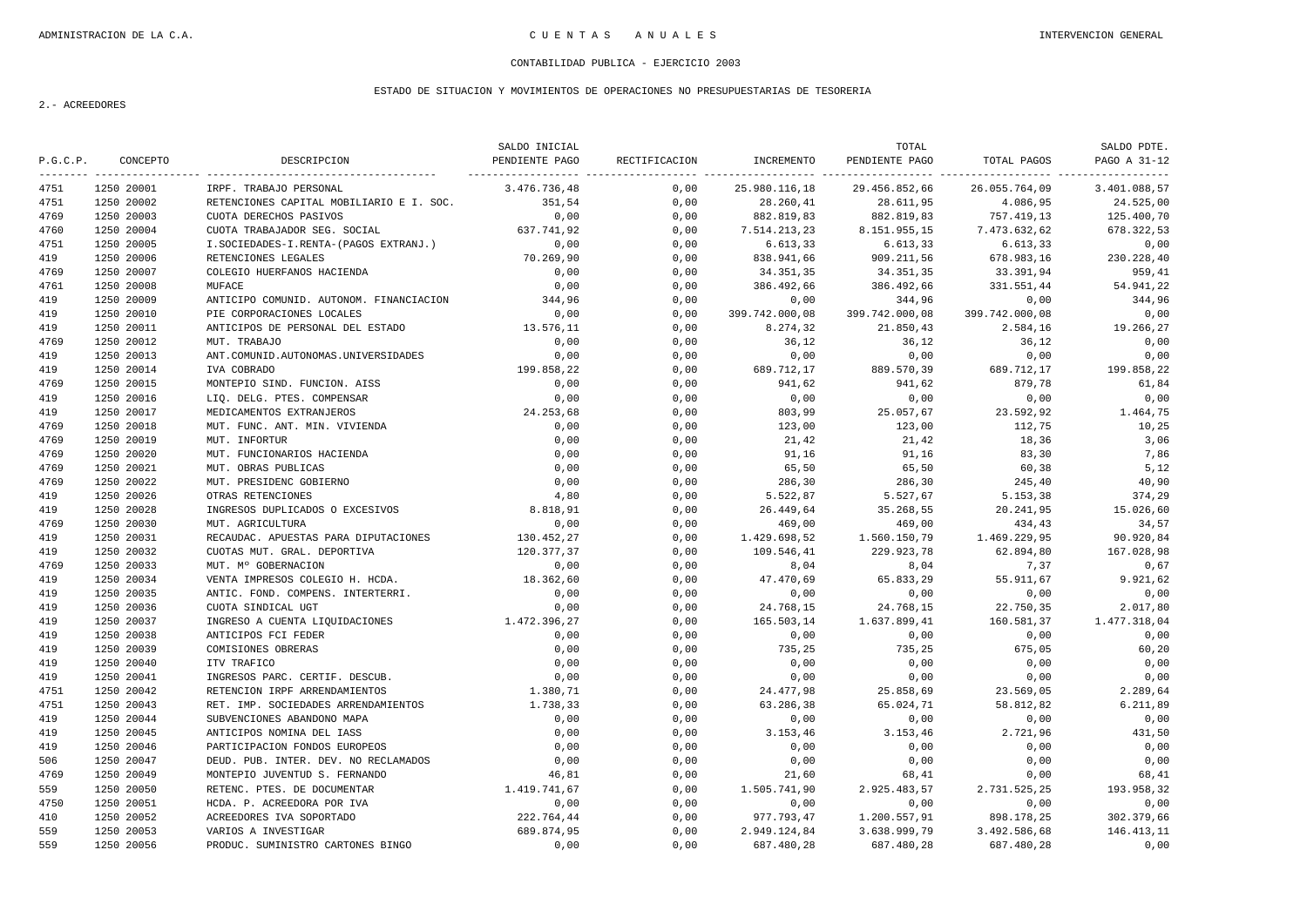### ESTADO DE SITUACION Y MOVIMIENTOS DE OPERACIONES NO PRESUPUESTARIAS DE TESORERIA

|          |            |                                           | SALDO INICIAL  |               |                  | TOTAL            |                  | SALDO PDTE.   |
|----------|------------|-------------------------------------------|----------------|---------------|------------------|------------------|------------------|---------------|
| P.G.C.P. | CONCEPTO   | DESCRIPCION                               | PENDIENTE PAGO | RECTIFICACION | INCREMENTO       | PENDIENTE PAGO   | TOTAL PAGOS      | PAGO A 31-12  |
| 520      | 1250 20058 | DEUDAS A CORTO PLAZO CON ENT. DE CREDITO  | 0,00           | 0,00          | 66.111.338,49    | 66.111.338,49    | 66.111.338,49    | 0,00          |
| 419      | 1250 20059 | INTERVENCION DE MERCADOS (ENCOMIENDA G)   | 109.986,16     | 0,00          | 6.131.187,92     | 6.241.174,08     | 6.239.208,00     | 1.966,08      |
| 419      | 1250 20060 | MEDIDAS PESTE PORCINA FEOGA               | 0,00           | 0,00          | 0,00             | 0,00             | 0,00             | 0,00          |
| 419      | 1250 20061 | MEDIDAS PESTE PORCINA MAPA                | 44.73          | 0.00          | 0.00             | 44,73            | 44.73            | 0.00          |
| 419      | 1250 20062 | ENCOMIENDA DE GESTION-VENTAS              | 35.340,94      | 0,00          | 4.676.887,04     | 4.712.227,98     | 4.711.412,17     | 815,81        |
| 4769     | 1250 20063 | MUTUA PREVISION SOCIAL MEC                | 0,00           | 0.00          | 363,40           | 363,40           | 311,78           | 51,62         |
| 4769     | 1250 20064 | MUTUA DE ENSE¤ANZAS PRIMARIAS             | 0,00           | 0,00          | 60,84            | 60,84            | 47,32            | 13,52         |
| 419      | 1250 20066 | IVA CARTOGRAFIA                           | 0,00           | 0,00          | 45.170,35        | 45.170,35        | 45.170,35        | 0,00          |
| 419      | 1250 20067 | CUOTA SINDICAL CSIF                       | 0,00           | 0,00          | 360,60           | 360,60           | 330,55           | 30,05         |
| 419      | 1250 20068 | MATERIALES DE EDUCACION A DISTANCIA       | 13.420,39      | 0,00          | 13.336,71        | 26.757,10        | 19.889,89        | 6.867,21      |
| 419      | 1250 20069 | IVA LABORATORIOS                          | 0.00           | 0,00          | 15.799,21        | 15.799,21        | 15.799,21        | 0,00          |
| 419      | 1250 20070 | PLAN PENS.DGA.APORT.PROMOTOR NO DOCENTES  | 0,00           | 0,00          | 74.140,70        | 74.140,70        | 74.140,70        | 0,00          |
| 419      | 1250 20071 | PLAN PENS.DGA APORT.PARTICIPES ADM.GENER  | 24,04          | 0,00          | 892.736,53       | 892.760,57       | 892.760,57       | 0,00          |
| 7698     | 1250 20072 | INGRESOS POR DIFERENCIAS REDONDEO EURO    | 0,00           | 0,00          | 0,00             | 0,00             | 0,00             | 0,00          |
| 419      | 1250 20073 | PLAN PENS.DGA.APORTAC.PROMOTOR DOCENTES   | 0.00           | 0,00          | 0,00             | 0,00             | 0,00             | 0,00          |
| 419      | 1250 20074 | PLAN PENSI.DGA.APORTAC.PARTICP DOCENTES   | 0,00           | 0,00          | 1.112.127,38     | 1.112.127,38     | 1.112.127,38     | 0,00          |
| 559      | 1250 20075 | CUOTA PATRONAL SS NOMINA GENERAL DGA      | 0,00           | 0,00          | 34.776.826,31    | 34.776.826,31    | 31.387.556,79    | 3.389.269,52  |
| 559      | 1250 20076 | CUOTA PATRONALSS NOMINA EDUCACION         | 0,00           | 0,00          | 21.340.062,31    | 21.340.062,31    | 19.588.992,15    | 1.751.070,16  |
| 559      | 1250 20077 | CUOTA PATRONALSS CENTROS CONCERTADOS      | 0,00           | 0,00          | 17.054.634,44    | 17.054.634,44    | 15.433.071,71    | 1.621.562,73  |
| 419      | 1250 20078 | PROYECTO PYRENE                           | 0,00           | 0,00          | 0,00             | 0,00             | 0,00             | 0,00          |
| 4751     | 1250 20080 | IVA-ART <sup>°</sup> 84-(NO COMUNITARIO)  | 0,00           | 0,00          | 6.645, 33        | 6.645, 33        | 6.645, 33        | 0,00          |
| 419      | 1250 20081 | FONDOS FEDER                              | 0,00           | 0,00          | 10.940.333,10    | 10.940.333,10    | 10.940.333, 10   | 0,00          |
| 419      | 1250 20090 | CONCEPTO PUENTE IVA (LABORATORIOS, CART.) | 0,00           | 0,00          | 60.969,56        | 60.969,56        | 60.969,56        | 0,00          |
| 559      | 1250 20099 | CONCEPTO PUENTE, NOMINA MECANIZADA        | 0.00           | 0.00          | 66.431.724,93    | 66.431.724,93    | 66.431.724,93    | 0,00          |
| 180      | 1250 20901 | FIANZAS LP                                | 3.088.814.97   | 0.00          | 1.280.866.85     | 4.369.681.82     | 1.134.427.07     | 3.235.254.75  |
| 560      | 1250 20902 | FIANZAS CP                                | 0,00           | 0,00          | 0,00             | 0,00             | 0,00             | 0,00          |
| 560      | 1250 20904 | FIANZAS DEPORTIVAS                        | 20.062,43      | 0.00          | 0,00             | 20.062,43        | 0,00             | 20.062,43     |
| 560      | 1250 20905 | FIANZAS AGRICULTURA                       | 19.990,69      | 0,00          | 0,00             | 19.990,69        | 0,00             | 19.990,69     |
| 560      | 1250 20906 | DEPOSITO TASACION PERIC CONTRADICTORIA    | 0,00           | 0,00          | 0,00             | 0,00             | 0,00             | 0,00          |
| 560      | 1250 20907 | FIANZAS RESIDENCIAS DGA                   | 34.978,97      | 0,00          | 35.980,05        | 70.959,02        | 31.913,43        | 39.045,59     |
| 561      | 1250 20908 | DEPOSITOS HERENCIAS ABINTESTATO           | 418.322,98     | 0,00          | 341.252,39       | 759.575,37       | 355.961,04       | 403.614,33    |
| 561      | 1250 20909 | DEPOSIT HERENCIA ABINTESTATO E.MARTINEZ   | 10.811.709,34  | 0,00          | 7.511.640,35     | 18.323.349,69    | 2.350,77         | 18.320.998,92 |
| 550      | 1250 20910 | CENTROS CONCERTADOS ZARAGOZA              | 2.396.829,17   | 0,00          | 51.191.253,84    | 53.588.083,01    | 51.219.868,05    | 2.368.214,96  |
| 550      | 1250 20911 | CONCERTADOS HUESCA                        | 293.270,02     | 0.00          | 7.070.433,29     | 7.363.703,31     | 7.089.285,17     | 274.418,14    |
| 550      | 1250 20912 | CONCERTADOS TERUEL                        | 108.493,13     | 0,00          | 2.722.417,32     | 2.830.910,45     | 2.725.095,97     | 105.814,48    |
| 550      | 1250 20913 | PUBLICOS HUESCA                           | 1,73           | 0,00          | 59.299.256,69    | 59.299.258,42    | 59.299.251,54    | 6,88          |
| 550      | 1250 20914 | PUBLICOS TERUEL                           | 0,00           | 0,00          | 44.096.776,17    | 44.096.776,17    | 44.096.775,18    | 0,99          |
| 550      | 1250 20915 | PUBLICOS ZARAGOZA                         | 1.442,32       | 0,00          | 166.930.444,73   | 166.931.887,05   | 166.927.576,12   | 4.310,93      |
| 55401    | 1250 21101 | CPA CAJA CENTRAL                          | 2.461,53       | 0,00          | 58.086,60        | 60.548,13        | 60.548,13        | 0,00          |
| 55408    | 1250 21108 | CPA B. ESPAÑA 35000001-8                  | 2.295.479,98   | 0,00          | 2.219.917.614,95 | 2.222.213.094,93 | 2.222.212.916,56 | 178,37        |
| 55409    | 1250 21109 | CPA B.ESPAÑA 350000115                    | 0.00           | 0,00          | 0.00             | 0,00             | 0,00             | 0.00          |
| 55410    | 1250 21110 | CPA IBERCAJA 6333-09                      | 2.962,45       | 0,00          | 17.151.478,26    | 17.154.440,71    | 17.154.086,71    | 354,00        |
| 55411    | 1250 21111 | CPA IBERCAJA 10622-26                     | 0,00           | 0.00          | 0.00             | 0,00             | 0.00             | 0,00          |
| 55412    | 1250 21112 | CPA IBERCAJA 11270-26                     | 0,00           | 0,00          | 407.875,14       | 407.875,14       | 407.875,14       | 0,00          |
| 55413    | 1250 21113 | CPA IBERCAJA REDUC AGRO 0330664275        | 0,00           | 0,00          | 0,01             | 0,01             | 0,01             | 0,00          |
| 55414    | 1250 21114 | CPA IBERCAJA 93116924-92                  | 0,00           | 0,00          | 0,00             | 0,00             | 0,00             | 0,00          |
| 55415    | 1250 21115 | CPA CAI 2460-59                           | 21,76          | 0,00          | 6.392.727,72     | 6.392.749,48     | 6.392.749,48     | 0,00          |
| 55416    | 1250 21116 | CPA CAI FIANZAS 6350-87                   | 0.00           | 0.00          | 53.631,36        | 53.631,36        | 53.631,36        | 0.00          |
|          |            |                                           |                |               |                  |                  |                  |               |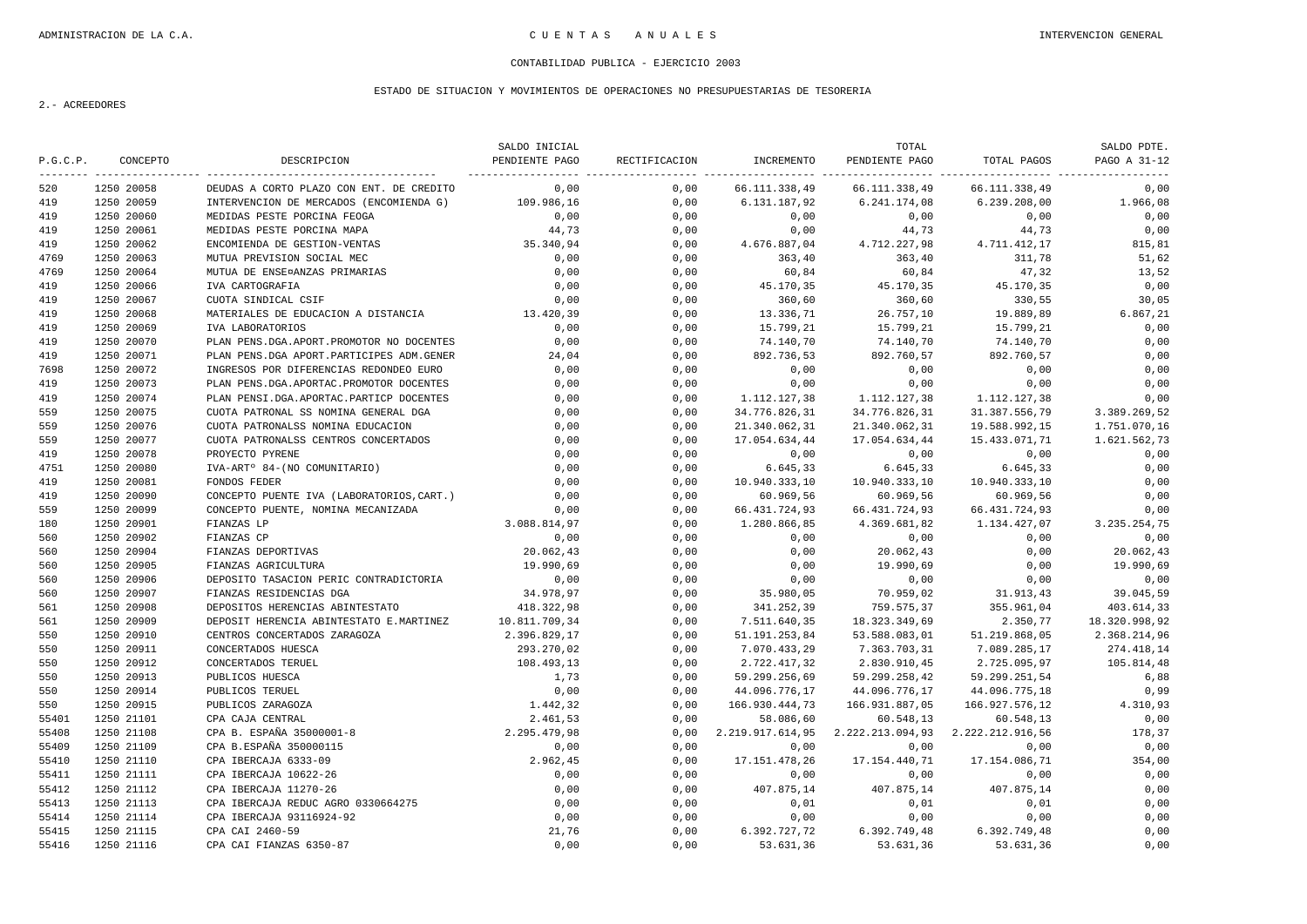### ESTADO DE SITUACION Y MOVIMIENTOS DE OPERACIONES NO PRESUPUESTARIAS DE TESORERIA

|          |            |                                                                        | SALDO INICIAL                    |               |                               | TOTAL                         |                | SALDO PDTE.  |
|----------|------------|------------------------------------------------------------------------|----------------------------------|---------------|-------------------------------|-------------------------------|----------------|--------------|
| P.G.C.P. | CONCEPTO   | DESCRIPCION                                                            | PENDIENTE PAGO<br>______________ | RECTIFICACION | INCREMENTO                    | PENDIENTE PAGO                | TOTAL PAGOS    | PAGO A 31-12 |
| 55417    | 1250 21117 | CPA CAI IVA 6420-91                                                    | 0,00                             | 0,00          | 4.769.255,93                  | 4.769.255,93                  | 4.769.255,93   | 0,00         |
| 55418    | 1250 21118 | CPA CAI 71000615-08                                                    | 0,00                             | 0,00          | 0,00                          | 0,00                          | 0,00           | 0,00         |
| 55419    | 1250 21119 | CPA BCL CTA.CTO. 0100001366                                            | 0,00                             | 0,00          | 0,00                          | 0,00                          | 0,00           | 0,00         |
| 55420    | 1250 21120 | CPA BSCH 2310236511                                                    | 6,10                             | 0,00          | 16.298.351,10                 | 16.298.357,20                 | 16.298.195,76  | 161,44       |
| 55421    | 1250 21121 | CPA B.ZARAGOZANO 18556-6                                               | 0,00                             | 0,00          | 399.833.321,75                | 399.833.321,75                | 399.833.321,75 | 0,00         |
| 55422    | 1250 21122 | CPA B. ZARAGOZANO 22389-7                                              | 0,00                             | 0,00          | 97.394.068,66                 | 97.394.068,66                 | 97.394.068,66  | 0,00         |
| 55423    | 1250 21123 | CPA B.B.V. 41610-9                                                     | 0,00                             | 0,00          | 1.132.982,65                  | 1.132.982,65                  | 1.132.982,65   | 0,00         |
| 55424    | 1250 21124 | CPA CAJA POSTAL 6243022                                                | 0,00                             | 0,00          | 0,00                          | 0,00                          | 0,00           | 0,00         |
| 55425    | 1250 21125 | CPA MULTICAJA 1082532720                                               | 0,00                             | 0,00          | 87.670,55                     | 87.670,55                     | 87.670,55      | 0,00         |
| 55426    | 1250 21126 | CPA MULTICAJA 10791932217                                              | 0,00                             | 0,00          | 0,00                          | 0,00                          | 0,00           | 0,00         |
| 55427    | 1250 21127 | CPA C.R. DE TERUEL 26128                                               | 0,00                             | 0,00          | 51.146,65                     | 51.146,65                     | 51.146,65      | 0,00         |
| 55428    | 1250 21128 | CPA C.R. DE ARAGON 1065174821                                          | 0,00                             | 0,00          | 342.382,23                    | 342.382,23                    | 342.382,23     | 0,00         |
| 55429    | 1250 21129 | CPA C.R. CAMPO CARI¥ENA 0201136733                                     | 0,00                             | 0,00          | 0,00                          | 0,00                          | 0,00           | 0,00         |
| 55430    | 1250 21130 | CPA BILBAO-VIZCAYA KUXCA 3201044702                                    | 0,00                             | 0,00          | 0,00                          | 0,00                          | 0,00           | 0,00         |
| 55431    | 1250 21131 | CPA CAJA AHORROS NAVARRA 9108660559                                    | 0,00                             | 0,00          | 159,99                        | 159,99                        | 159,99         | 0,00         |
| 55432    | 1250 21132 | CPA CAIXA 02001516-47                                                  | 0,00                             | 0,00          | 30.879,95                     | 30.879,95                     | 30.879,95      | 0,00         |
| 55433    | 1250 21133 | CPA B. ATLANTICO 1100136501                                            | 0,00                             | 0,00          | 7.959,33                      | 7.959,33                      | 7.959,33       | 0,00         |
| 55434    | 1250 21134 | CPA BNP 100253003                                                      | 0,00                             | 0,00          | 0,00                          | 0,00                          | 0,00           | 0,00         |
| 55435    | 1250 21135 | CPA BNP 100253002                                                      | 0,00                             | 0,00          | 0,00                          | 0,00                          | 0,00           | 0,00         |
| 55436    | 1250 21136 | CPA BANK OF AMERICA 75293015                                           | 0,00                             | 0,00          | 0,00                          | 0,00                          | 0,00           | 0,00         |
| 55437    | 1250 21137 | CPA BCL 0200000302                                                     | 0,00                             | 0,00          | 80.525.486,21                 | 80.525.486,21                 | 80.525.486,21  | 0,00         |
| 55438    | 1250 21138 | CPA BANESTO 110842271                                                  | 0,00                             | 0,00          | 445.817,40                    | 445.817,40                    | 445.817,40     | 0,00         |
| 55439    | 1250 21139 | CPA B.EXTERIOR 0300568905                                              | 0,00                             | 0,00          | 0,00                          | 0,00                          | 0,00           | 0,00         |
| 55440    | 1250 21140 | CPA BANKPYME 0001000030                                                | 0,00                             | 0,00          | 0,00                          | 0,00                          | 0,00           | 0,00         |
| 55441    | 1250 21141 | CPA BSCH 2310237836                                                    | 0,00                             | 0,00          | 0,00                          | 0,00                          | 0,00           | 0,00         |
| 55442    | 1250 21142 | CPA SOLBANK 110324954                                                  | 0,00                             | 0,00          | 0,00                          | 0,00                          | 0,00           | 0,00         |
| 55443    | 1250 21143 | CPA B. POPULAR 0660001061                                              | 0,00                             | 0,00          | 0,00                          | 0,00                          | 0,00           | 0,00         |
| 55444    | 1250 21144 | CPA BANKINTER CTA CTO. 0500549694                                      | 0,00                             | 0,00          | 0,00                          | 0,00                          | 0,00           | 0,00         |
| 55445    | 1250 21145 | CPA B. ATLANTICO 1400026312                                            | 0,00                             | 0,00          | 0,00                          | 0,00                          | 0,00           | 0,00         |
| 55446    | 1250 21146 | CPA IBERCAJA 9311798473                                                | 0,00                             | 0,00          | 0,00                          | 0,00                          | 0,00           | 0,00         |
| 55447    | 1250 21147 | CPA BANESTO 0870003271                                                 | 0,00                             | 0,00          | 45.508.755,99                 | 45.508.755,99                 | 45.508.755,99  | 0,00         |
| 55448    | 1250 21148 | CPA IBERCAJA PAC 0301300045                                            | 0,00                             | 0,00          | 527.225.572,39                | 527.225.572,39                | 527.225.572,39 | 0,00         |
| 55449    | 1250 21149 | CPA B GUIPUZCOANO 0101486209                                           | 0,00                             | 0,00          | 54.562,66                     | 54.562,66                     | 54.562,66      | 0,00         |
| 55450    | 1250 21150 | CPA B.B.V. CTA.CTO. 0100416155                                         | 0,00                             | 0,00          | 18.030.363,13                 | 18.030.363,13                 | 18.030.363,13  | 0,00         |
| 55451    | 1250 21151 | CPA BANKINTER CTA. CTO. 0500543632                                     | 0,00                             | 0,00          | 0,00                          | 0,00                          | 0,00           | 0,00         |
| 55452    | 1250 21152 | CPA. CAI CTA. CTO. 7100174630                                          | 0,00                             | 0,00          | 12.020.242,09                 | 12.020.242,09                 | 12.020.242,09  | 0,00         |
| 55453    | 1250 21153 | CPA BSCH CTA CTO 2110241337                                            | 0,00                             | 0,00          | 12.020.242,09                 | 12.020.242,09                 | 12.020.242,09  | 0,00         |
| 55454    | 1250 21154 | CPA CAJA ESPA¤A 3042424404                                             | 0,00                             | 0,00          | 7.103,93                      | 7.103,93                      | 7.103,93       | 0,00         |
| 55455    | 1250 21155 | CPA BANESTO CTA CTO 00086172                                           | 0,00                             | 0,00          | 12.020.242,09                 | 12.020.242,09                 | 12.020.242,09  | 0,00         |
| 55456    | 1250 21156 | CPA B GUIPUZCOANO CTA CTO 0420138796                                   | 0,00                             | 0,00          | 12.020.249,09                 | 12.020.249,09                 | 12.020.249,09  | 0,00         |
| 55457    | 1250 21157 | CPA CAI 0700007519                                                     | 0,00                             | 0,00          | 10.813.568,12                 | 10.813.568,12                 | 10.813.568,12  | 0,00         |
| 55458    | 1250 21158 | CPA IBERCAJA 0301488868                                                | 0,00                             | 0,00          | 83.191,55                     | 83.191,55                     | 83.191,55      | 0,00         |
| 55459    | 1250 21159 | CPA ABN-AMRO BANK 0300005245                                           | 0,00                             | 0,00          | 277,56                        | 277,56                        | 277,56         | 0,00         |
| 55460    | 1250 21160 | CPA BCL 0300004700 (DEXIA)                                             | 0,00                             | 0,00          | 0,00                          | 0,00                          | 0,00           | 0,00         |
| 559      | 1250 21901 | PARTIDAS PTES. APLICACION                                              | 64.861,34                        | 0,00          |                               | 11.868.308,38                 | 11.811.806,51  | 56.501,87    |
| 559      | 1250 21902 |                                                                        | 293.631,91                       | 0,00          | 11.803.447,04<br>2.545.100,94 |                               | 2.822.424,06   | 16.308,79    |
| 559      | 1250 21903 | PARTIDAS PTES. APLICACION-TASAS<br>PARTIDAS PTES. APLICACION-EJECUTIVA | 1.019.871,77                     | 0,00          | 96.751.036,07                 | 2.838.732,85<br>97.770.907,84 | 95.436.235,65  | 2.334.672,19 |
| 559      | 1250 21904 | PARTIDAS PTES. APLICACION-INGRESOS IVA                                 |                                  | 0.00          | 1.089.047,40                  |                               |                |              |
|          |            |                                                                        | 71.743,51                        |               |                               | 1.160.790,91                  | 1.012.266,96   | 148.523,95   |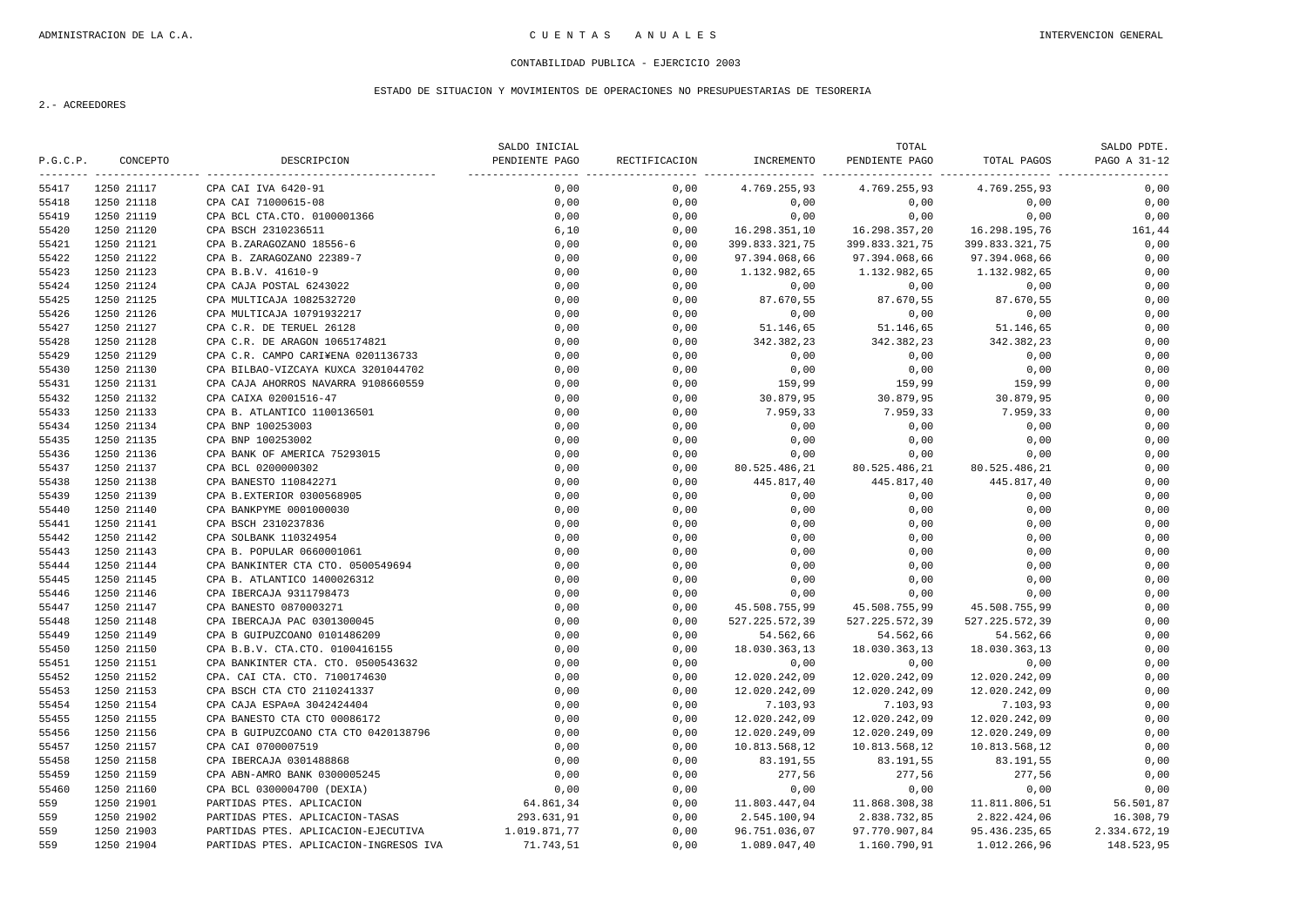### ESTADO DE SITUACION Y MOVIMIENTOS DE OPERACIONES NO PRESUPUESTARIAS DE TESORERIA

|          |            |                                          | SALDO INICIAL  |               |                | TOTAL          |                | SALDO PDTE.    |
|----------|------------|------------------------------------------|----------------|---------------|----------------|----------------|----------------|----------------|
| P.G.C.P. | CONCEPTO   | DESCRIPCION                              | PENDIENTE PAGO | RECTIFICACION | INCREMENTO     | PENDIENTE PAGO | TOTAL PAGOS    | PAGO A 31-12   |
| 559      | 1250 21905 | PARTIDAS PTES. APLICACION-EFECTOS TIMBRA | 0.00           | 0,00          | 0.00           | 0,00           | 0,00           | 0,00           |
| 559      | 1250 21906 | PARTIDAS PTES. APLICACION.PAC            | 27.234,14      | 0.00          | 527.170.107,04 | 527.197.341,18 | 527.188.589,41 | 8.751,77       |
| 559      | 1250 21907 | PARTIDAS PTES. APLICAC. ISVA             | 0,00           | 0,00          | 14.322,31      | 14.322,31      | 14.322,31      | 0,00           |
| 559      | 1250 21909 | PARTIDAS PTES APROVECHAMIENTOS-IVA       | 0,00           | 0,00          | 0,00           | 0,00           | 0,00           | 0,00           |
| 559      | 1250 23001 | SIN SALIDA MATERIAL DE FONDOS            | 0,00           | 0,00          | 0,00           | 0,00           | 0,00           | 0,00           |
| 009      | 1250 40001 | FIANZAS EN AVAL LP                       | 174.326.559,28 | 0,00          | 88.789.213,05  | 263.115.772,33 | 93.764.363,12  | 169.351.409,21 |
| 009      | 1250 40002 | DOC OFREC GAR APLAZ Y FRAC DEUDAS        | 72.399,18      | 0,00          | 0,00           | 72.399,18      | 39.106,08      | 33.293,10      |
| 009      | 1250 40003 | FIANZAS EN AVAL AGENCIAS DE VIAJE        | 7.969.420,46   | 0,00          | 973.639,60     | 8.943.060,06   | 877.477,67     | 8.065.582,39   |
| 009      | 1250 40005 | TITULOS DEL ESTADO                       | 0,00           | 0,00          | 0,00           | 0,00           | 0,00           | 0,00           |
| 009      | 1250 40006 | FIANZAS EN AVAL CP                       | 0.00           | 0.00          | 0,00           | 0,00           | 0,00           | 0.00           |
| 009      | 1250 40007 | GARANTIAS SUSPENSION ACTOS IMPUGNADOS    | 236.963,23     | 0,00          | 51.710,51      | 288.673,74     | 41.655,54      | 247.018,20     |
| 009      | 1250 40008 | OTRAS GARANTIAS                          | 6.163.627,28   | 0,00          | 0,00           | 6.163.627,28   | 0,00           | 6.163.627,28   |
| 009      | 1250 40009 | VALORES HERENCIA ABINTESTATO             | 50.945,29      | 0,00          | 0,00           | 50.945,29      | 0,00           | 50.945,29      |
| 009      | 1250 40010 | VALORES HERENCIA ABINTESTATO E. MARTINEZ | 7.310.824,27   | 0,00          | 0,00           | 7.310.824,27   | 2.645,79       | 7.308.178,48   |
| 4770     | 1250 91001 | HCDA. PUBLICA IVA REPERCUTIDO            | 0,00           | 0,00          | 409.242,23     | 409.242,23     | 409.242,23     | 0,00           |
| 4771     | 1250 91002 | IVA INTRACOMUNITARIO                     | 0,00           | 0,00          | 955,24         | 955,24         | 955,24         | 0,00           |
| 419      | 1251 20028 | INGRESOS DUPLICADOS O EXCESIVOS          | 192.060,73     | 0,00          | 98.852,00      | 290.912,73     | 112.418,27     | 178.494,46     |
| 419      | 1251 20037 | INGRESO A CUENTA LIQUIDACIONES           | 0,00           | 0,00          | 0,00           | 0,00           | 0,00           | 0,00           |
| 419      | 1251 20041 | INGRESOS PARC. CERTIF. DESCUBIERTO       | 0,00           | 0,00          | 0,00           | 0,00           | 0,00           | 0,00           |
| 419      | 1251 20042 | RECURSOS ADMON. ESTADO                   | 0.00           | 0.00          | 0,00           | 0,00           | 0,00           | 0,00           |
| 559      | 1251 20043 | RECURSOS PROCED. OTRAS COM. AUTONOMAS    | 18.369,08      | 0,00          | 154.818,05     | 173.187,13     | 127.071,87     | 46.115,26      |
| 419      | 1251 20044 | RECURSOS DE OTRAS C.C.A.A.               | 0.00           | 0.00          | 2.110.463,42   | 2.110.463,42   | 2.110.463,42   | 0,00           |
| 559      | 1251 20053 | VARIOS A INVESTIGAR                      | 50.962,09      | 0,00          | 1.064.692,69   | 1.115.654,78   | 1.098.410,41   | 17.244,37      |
| 559      | 1251 20056 | PRODUC. SUMINISTRO CARTONES BINGO        | 0,00           | 0,00          | 637.239,24     | 637.239,24     | 637.239,24     | 0,00           |
| 559      | 1251 20057 | INTERESES FINANCIEROS                    | 0,00           | 0,00          | 8.562,72       | 8.562,72       | 8.562,72       | 0,00           |
| 180      | 1251 20901 | FIANZAS LP                               | 4.487,61       | 0,00          | 0,00           | 4.487,61       | 0,00           | 4.487,61       |
| 55402    | 1251 21102 | CPA CAJA SPH ZARAGOZA                    | 0,00           | 0,00          | 0,00           | 0,00           | 0,00           | 0,00           |
| 55405    | 1251 21105 | CPA_IBERCAJA 9259-80                     | 0,00           | 0,00          | 343.153.716,32 | 343.153.716,32 | 343.153.716,32 | 0,00           |
| 559      | 1251 21901 | PARTIDAS PTES. APLICACION                | 38.699,26      | 0,00          | 671.029,80     | 709.729,06     | 709.051,09     | 677,97         |
| 559      | 1251 21903 | ACTAS PTES. APLICACION                   | 1.051,34       | 0.00          | 801.870,71     | 802.922,05     | 801.870,71     | 1.051,34       |
| 559      | 1251 21904 | INGRES. A TRAVES ENTID. COLABORADORAS    | 0,00           | 0,00          | 75.017.730,45  | 75.017.730,45  | 75.017.730,45  | 0,00           |
| 559      | 1251 21905 | TRANSF. BANCARIAS PTES. APLICACION       | 0,00           | 0,00          | 29.210.953,25  | 29.210.953,25  | 29.210.953,25  | 0,00           |
| 559      | 1251 21907 | PARTIDAS PENDIENTES APLICAC. TRIBUTOS    | 0,00           | 0,00          | 3.804.250,21   | 3.804.250,21   | 3.804.250,21   | 0,00           |
| 559      | 1251 23001 | INGRESOS DE LA AEAT                      | 0,00           | 0,00          | 28.529.943,21  | 28.529.943,21  | 28.529.943,21  | 0,00           |
| 009      | 1251 40001 | FIANZAS EN AVAL LP                       | 0,00           | 0,00          | 0,00           | 0,00           | 0,00           | 0,00           |
| 009      | 1251 40002 | DOC OFRE GAR APLAZ Y FRAC DEUDAS         | 13.854.291,76  | 0,00          | 1.149.801,53   | 15.004.093,29  | 911.874,80     | 14.092.218,49  |
| 009      | 1251 40006 | FIANZAS EN AVAL CP                       | 0,00           | 0,00          | 0,00           | 0,00           | 0,00           | 0,00           |
| 009      | 1251 40007 | GARANTIAS SUSPENSION ACTOS IMPUGNADOS    | 11.042.662,77  | 0,00          | 1.431.533,18   | 12.474.195,95  | 1.328.324,58   | 11.145.871,37  |
| 009      | 1251 40008 | OTRAS GARANTIAS                          | 0,00           | 0,00          | 0,00           | 0,00           | 0,00           | 0,00           |
| 009      | 1251 40101 | FIANZAS EN AVAL L P                      | 0,00           | 0,00          | 0,00           | 0,00           | 0,00           | 0,00           |
| 009      | 1251 40102 | DOC. OFREC. GAR. APL. Y FR. DEUDAS       | 0,00           | 0,00          | 0,00           | 0,00           | 0,00           | 0,00           |
| 419      | 1252 20028 | INGRESOS DUPLICADOS O EXCESIVOS          | 12.499,21      | 0,00          | 2.241,41       | 14.740,62      | 14.740,46      | 0,16           |
| 419      | 1252 20037 | INGRESO A CUENTA LIQUIDACIONES           | 0.00           | 0.00          | 19.605,61      | 19.605,61      | 15.119,85      | 4.485,76       |
| 419      | 1252 20041 | INGRESOS PARC. CERTIF. DESCUBIERTO       | 95,16          | 0,00          | 0,00           | 95, 16         | 0,00           | 95,16          |
| 419      | 1252 20042 | RECURSOS ADMON. ESTADO                   | 0,00           | 0,00          | 0,00           | 0,00           | 0,00           | 0,00           |
| 559      | 1252 20043 | RECURSOS PROCED. OTRAS COM. AUTONOMAS    | 0,00           | 0,00          | 3.693, 13      | 3.693, 13      | 2.179, 18      | 1.513,95       |
| 419      | 1252 20044 | RECURSOS DE OTRAS C.C.A.A.               | 0,00           | 0,00          | 160.795,15     | 160.795,15     | 160.795,15     | 0,00           |
| 559      | 1252 20053 | VARIOS A INVESTIGAR                      | 0.00           | 0.00          | 495.077,38     | 495.077,38     | 495.077,38     | 0.00           |
|          |            |                                          |                |               |                |                |                |                |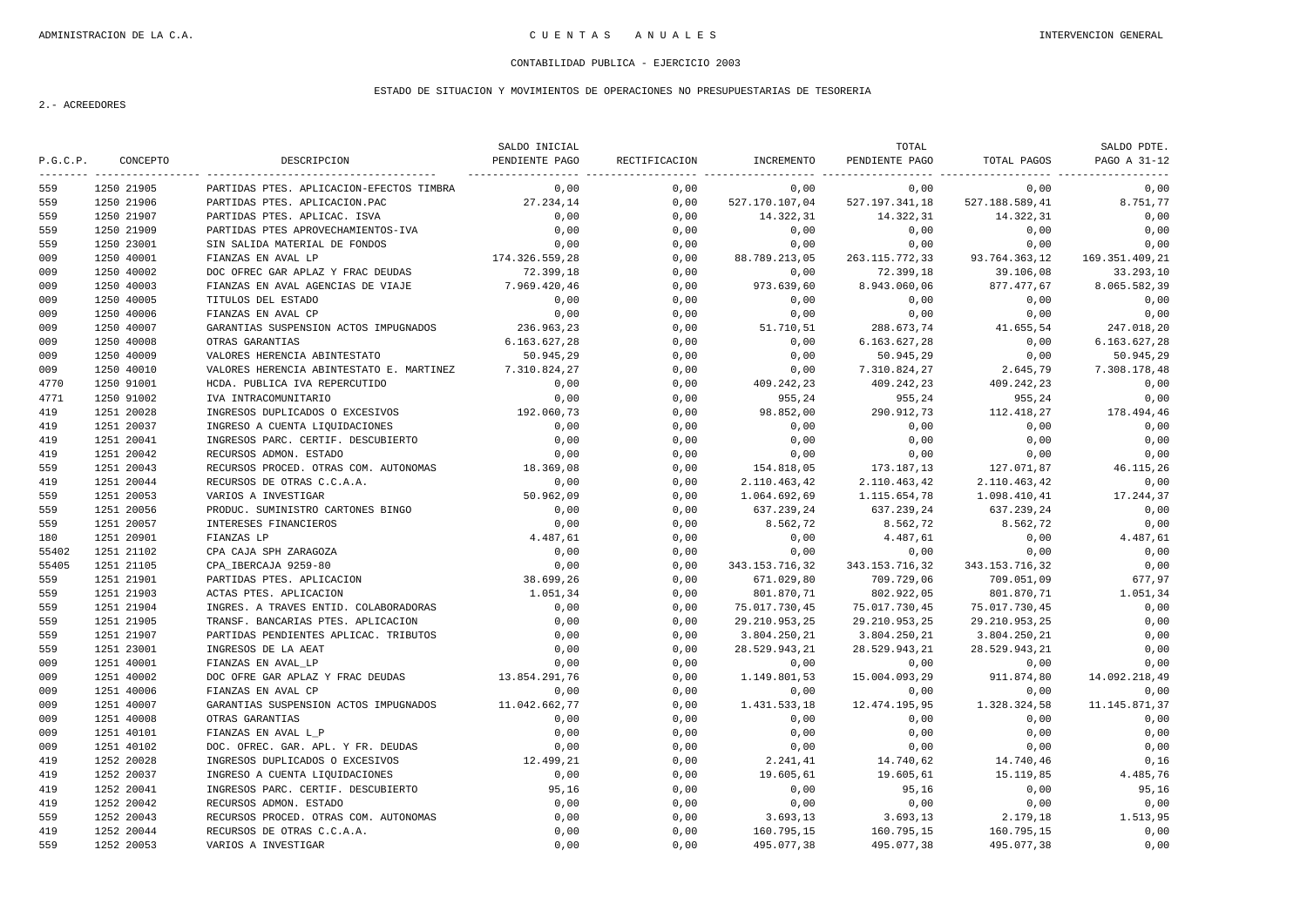### ESTADO DE SITUACION Y MOVIMIENTOS DE OPERACIONES NO PRESUPUESTARIAS DE TESORERIA

|          |            |                                        | SALDO INICIAL  |               |               | TOTAL          |               | SALDO PDTE.   |
|----------|------------|----------------------------------------|----------------|---------------|---------------|----------------|---------------|---------------|
| P.G.C.P. | CONCEPTO   | DESCRIPCION                            | PENDIENTE PAGO | RECTIFICACION | INCREMENTO    | PENDIENTE PAGO | TOTAL PAGOS   | PAGO A 31-12  |
| 559      | 1252 20056 | PRODUC. SUMINISTRO CARTONES BINGO      | 0,00           | 0,00          | 50.241,04     | 50.241,04      | 50.241,04     | 0,00          |
| 559      | 1252 20057 | INTERESES FINANCIEROS                  | 0.00           | 0,00          | 21.635,69     | 21.635,69      | 21.635,69     | 0,00          |
| 180      | 1252 20901 | FIANZAS LP                             | 363.656,09     | 0,00          | 83.369,99     | 447.026,08     | 69.032,02     | 377.994,06    |
| 560      | 1252 20902 | FIANZAS CP                             | 0,00           | 0,00          | 0,00          | 0,00           | 0,00          | 0,00          |
| 55403    | 1252 21103 | CPA CAJA SPH HUESCA                    | 0,00           | 0,00          | 23.727.865,43 | 23.727.865,43  | 23.727.865,43 | 0,00          |
| 55406    | 1252 21106 | CPA IBERCAJA 5550-02                   | 0,00           | 0,00          | 31.194.053,36 | 31.194.053,36  | 31.194.053,36 | 0,00          |
| 559      | 1252 21901 | PARTIDAS PTES. APLICACION              | 210,95         | 0,00          | 218.902,23    | 219.113,18     | 219.105,50    | 7,68          |
| 559      | 1252 21903 | ACTAS PTES. APLICACION                 | 0,00           | 0,00          | 35.830,89     | 35.830,89      | 35.830,89     | 0,00          |
| 559      | 1252 21904 | INGRES. A TRAVES ENTID. COLABORADORAS  | 0,00           | 0,00          | 6.156.870,90  | 6.156.870,90   | 6.156.870,90  | 0,00          |
| 559      | 1252 21905 | TRANSF. BANCARIAS PTES. APLICACION     | 0,00           | 0,00          | 32.249.072,15 | 32.249.072,15  | 32.249.072,12 | 0,03          |
| 559      | 1252 21907 | PARTIDAS PENDIENTES APLICAC. TRIBUTOS  | 0,00           | 0,00          | 3.182.230,95  | 3.182.230,95   | 3.182.230,95  | 0,00          |
| 559      | 1252 23001 | INGRESOS DE LA AEAT                    | 1.570,28       | 0,00          | 3.472.333,06  | 3.473.903,34   | 3.461.835,02  | 12.068,32     |
| 009      | 1252 40001 | FIANZAS EN AVAL LP                     | 20.684.202,21  | 0,00          | 10.537.029,53 | 31.221.231,74  | 12.512.193,84 | 18.709.037,90 |
| 009      | 1252 40002 | DOC OFREC GAR APLAZ Y FRAC DEUDAS      | 147.575,58     | 0.00          | 0.00          | 147.575,58     | 147.575,58    | 0,00          |
| 009      | 1252 40006 | FIANZAS EN AVAL CP                     | 0,00           | 0,00          | 0,00          | 0,00           | 0,00          | 0,00          |
| 009      | 1252 40007 | GARANTIAS SUSPENSION ACTOS IMPUGNADOS  | 0,00           | 0,00          | 0,00          | 0,00           | 0,00          | 0,00          |
| 009      | 1252 40008 | OTRAS GARANTIAS                        | 0,00           | 0,00          | 0,00          | 0,00           | 0,00          | 0,00          |
| 009      | 1252 40201 | FIANZAS EN AVAL L P                    | 0,00           | 0,00          | 0,00          | 0,00           | 0,00          | 0,00          |
| 009      | 1252 40202 | DOC. OFREC. GAR.APL. Y FR. DEUDAS      | 0,00           | 0,00          | 0,00          | 0,00           | 0,00          | 0,00          |
| 419      | 1253 20028 | INGRESOS DUPLICADOS O EXCESIVOS        | 0,01           | 0,00          | 2.506,98      | 2.506,99       | 2.506,98      | 0,01          |
| 419      | 1253 20037 | INGRESO A CUENTA LIQUIDACIONES         | 26,78          | 0,00          | 0,00          | 26,78          | 0,00          | 26,78         |
| 419      | 1253 20041 | INGRESOS PARC. CERTIF. DESCUBIERTO     | 2.422,73       | 0,00          | 0,00          | 2.422,73       | 2.422,73      | 0,00          |
| 419      | 1253 20042 | RECURSOS ADMON. ESTADO                 | 0,00           | 0,00          | 0,00          | 0,00           | 0,00          | 0,00          |
| 559      | 1253 20043 | RECURSOS PROCED. OTRAS COM. AUTONOMAS  | 0,00           | 0,00          | 3.069, 63     | 3.069, 63      | 3.069, 63     | 0,00          |
| 419      | 1253 20044 | RECURSOS DE OTRAS C.C.A.A.             | 0,00           | 0,00          | 5.284,02      | 5.284,02       | 5.284,02      | 0,00          |
| 559      | 1253 20053 | VARIOS A INVESTIGAR                    | 0,00           | 0,00          | 286.104,35    | 286.104,35     | 286.104,35    | 0,00          |
| 559      | 1253 20057 | INTERESES FINANCIEROS                  | 0,00           | 0,00          | 8.177,96      | 8.177,96       | 8.177,96      | 0,00          |
| 180      | 1253 20901 | FIANZAS LP                             | 498.614,30     | 0,00          | 176.545,96    | 675.160,26     | 78.156,55     | 597.003,71    |
| 560      | 1253 20902 | FIANZAS CP                             | 0,00           | 0,00          | 0,00          | 0,00           | 0,00          | 0,00          |
| 55404    | 1253 21104 | CPA CAJA SPH TERUEL                    | 0,00           | 0,00          | 9.240.772,70  | 9.240.772,70   | 9.240.772,70  | 0,00          |
| 55407    | 1253 21107 | CPA IBERCAJA 3588-82                   | 0,00           | 0.00          | 9.046.808,63  | 9.046.808,63   | 9.046.808,63  | 0,00          |
| 559      | 1253 21901 | PARTIDAS PTES. APLICACION              | 0,00           | 0,00          | 9.172.892,66  | 9.172.892,66   | 9.172.892,66  | 0,00          |
| 559      | 1253 21903 | ACTAS PTES. APLICACION                 | 0.00           | 0.00          | 10.627,73     | 10.627,73      | 10.627,73     | 0,00          |
| 559      | 1253 21904 | INGRE. A TRAVES ENTID. COLABORADORAS   | 0,00           | 0,00          | 3.614.335,08  | 3.614.335,08   | 3.614.335,08  | 0,00          |
| 559      | 1253 21905 | TRANSF. BANCARIAS PTES. APLICACION     | 0,00           | 0,00          | 9.171.167,56  | 9.171.167,56   | 9.171.167,56  | 0,00          |
| 559      | 1253 21907 | PARTIDAS PENDIENTES APLICAC. TRIBUTOS  | 0,00           | 0,00          | 673.587,69    | 673.587,69     | 673.587,69    | 0,00          |
| 559      | 1253 23001 | INGRESOS DE LA AEAT                    | 0,18           | 0,00          | 1.095.148,60  | 1.095.148,78   | 1.095.148,60  | 0,18          |
| 009      | 1253 40001 | FIANZAS EN AVAL LP                     | 17.355.205,06  | 0,00          | 2.783.598,85  | 20.138.803,91  | 3.647.938,42  | 16.490.865,49 |
| 009      | 1253 40002 | DOC OFREC GAR APLAZ Y FRAC DEUDAS      | 0,00           | 0,00          | 0,00          | 0,00           | 0,00          | 0,00          |
| 009      | 1253 40006 | FIANZAS EN AVAL CP                     | 0,00           | 0,00          | 0,00          | 0,00           | 0,00          | 0,00          |
| 009      | 1253 40007 | GARANTIA SUSPENSION ACTOS IMPUGNADOS   | 0,00           | 0,00          | 0,00          | 0,00           | 0,00          | 0,00          |
| 009      | 1253 40008 | OTRAS GARANTIAS                        | 0,00           | 0,00          | 0,00          | 0,00           | 0,00          | 0,00          |
| 009      | 1253 40301 | FIANZAS EN AVAL L P                    | 0,00           | 0,00          | 0,00          | 0,00           | 0,00          | 0,00          |
| 009      | 1253 40302 | DOC. OFR. GAR. FR. Y APL. DEUDAS       | 0,00           | 0,00          | 0,00          | 0,00           | 0,00          | 0,00          |
| 180      | 1320 20903 | FIANZAS ISVA LP                        | 50.701.686,87  | 0,00          | 11.408.052,06 | 62.109.738,93  | 6.274.426,12  | 55.835.312,81 |
| 559      | 1601 21907 | P. PTE. SANCIONES AMBULANCIAS          | 7.832,10       | 0,00          | 31.453,31     | 39.285,41      | 0,00          | 39.285,41     |
| 559      | 1601 21908 | P. PTE. PAGOS DUPLICADOS AMBULANCIAS   | 819,14         | 0,00          | 103,36        | 922,50         | 0,00          | 922,50        |
| 4751     | 1702 20001 | IRPF NOMINA CENTROS PUBLICOS EDUCACION | 7.018.701,56   | 0.00          | 56.801.587,97 | 63.820.289,53  | 57.187.798,78 | 6.632.490,75  |
|          |            |                                        |                |               |               |                |               |               |